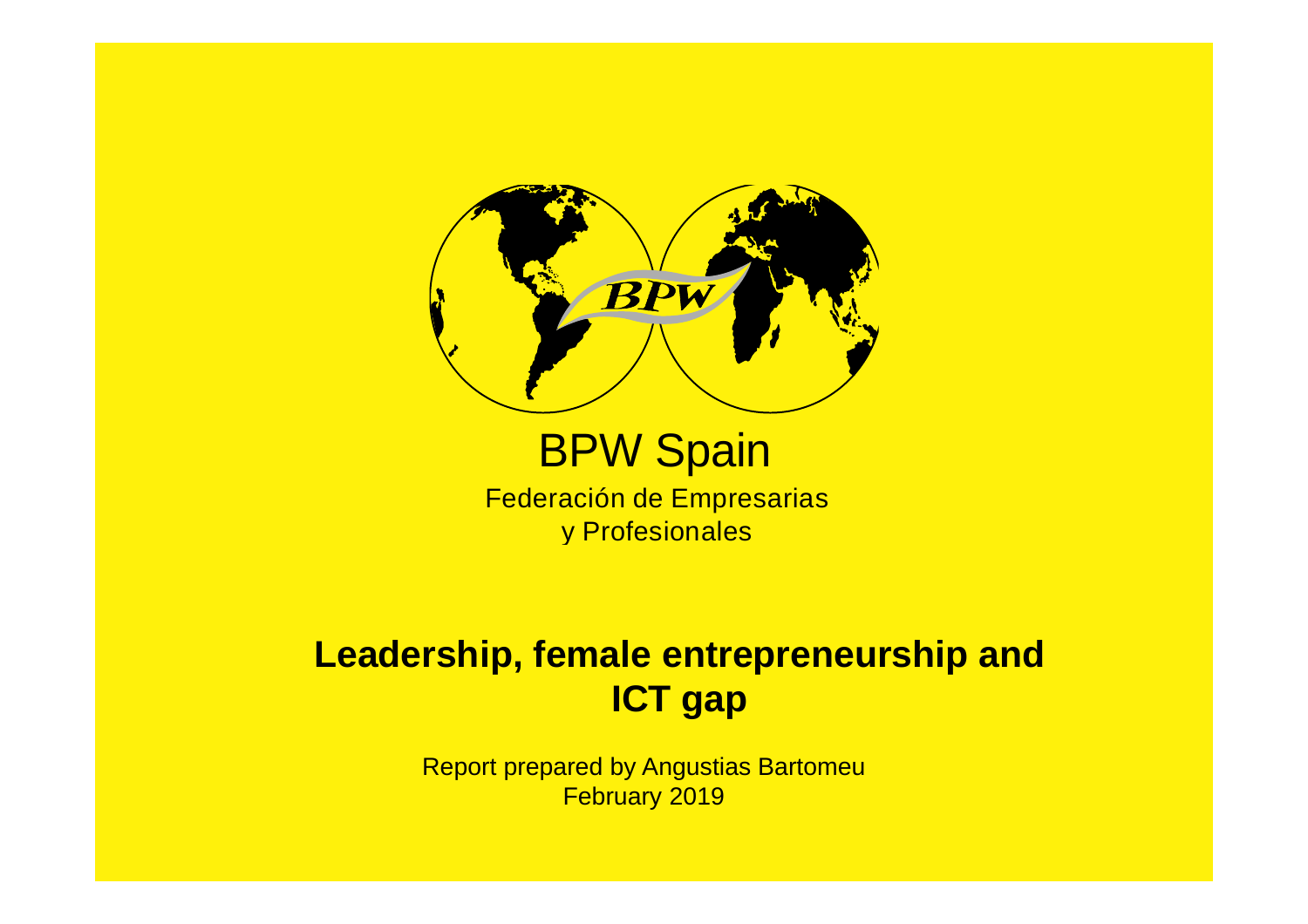#### **Gender digital divide**

• We are still a long way from parity: the gender digital divide amounts to 1.8%.



Ilustración 1. Personas que han utilizado alguna vez Internet en los últimos tres meses por género, 2017. INE

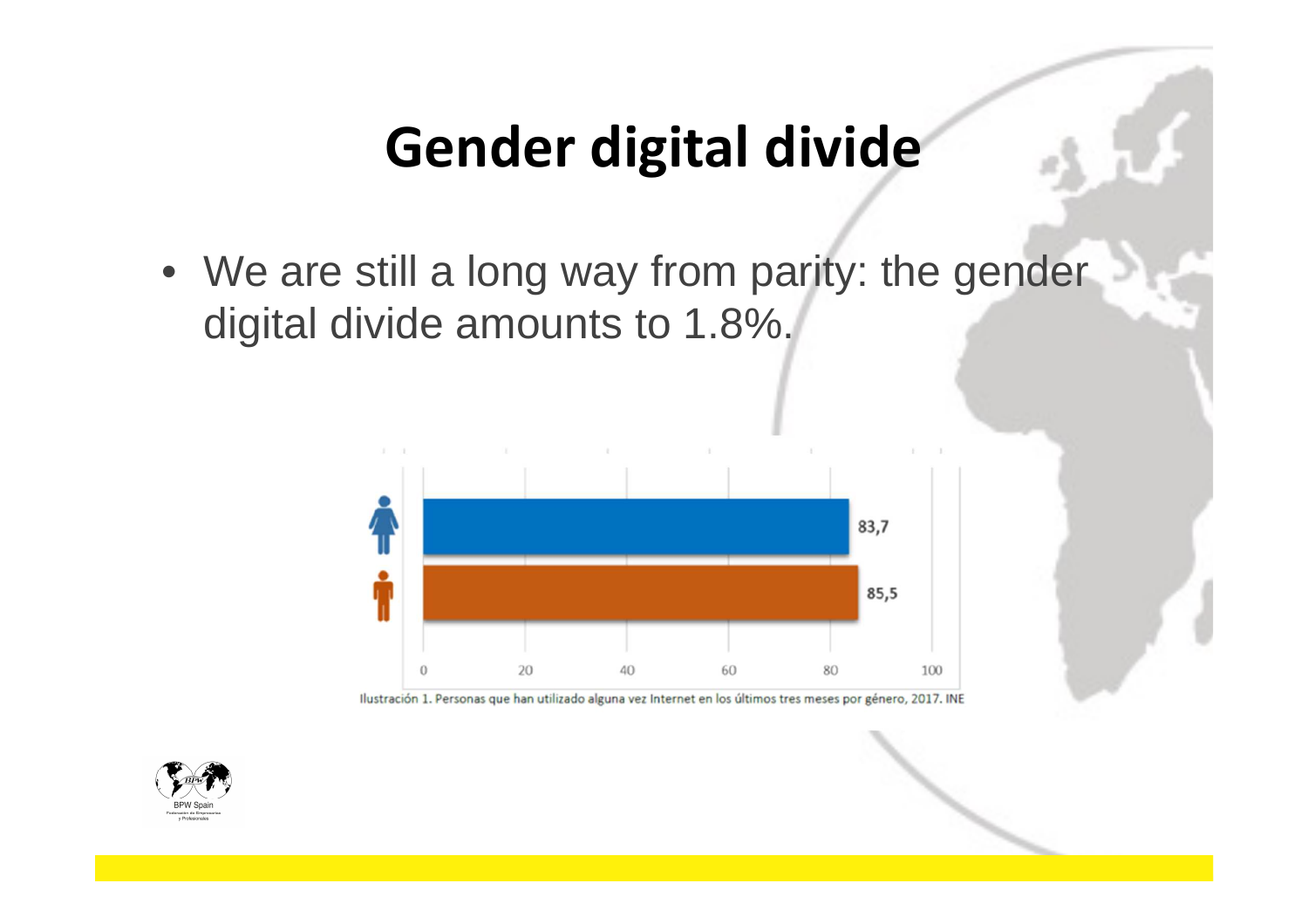• This increasing parity does not happen among women over 45 years old, who continue to register differentials of over 7%. With regard to people aged between 45 and 54 years old, the gap is of more than 9% of men who use theInternet rather than women:

|              | <b>Mujeres</b> | <b>Hombres</b> | <b>Diferencial</b> |
|--------------|----------------|----------------|--------------------|
| 16 a 24 años | 47,7           | 50,7           | $-3,0$             |
| 25 a 34 años | 58,5           | 55,9           | $+2,6$             |
| 35 a 44 años | 52,0           | 52,3           | $-0,3$             |
| 45 a 54 años | 36,1           | 45,2           | $-9,1$             |
| 55 a 64 años | 19,3           | 27,6           | $-8,3$             |
| 65 a 74 años | 7,2            | 14,4           | $-7,2$             |



Tabla 1. Personas que han comprado a través de Internet en los últimos 3 meses, INE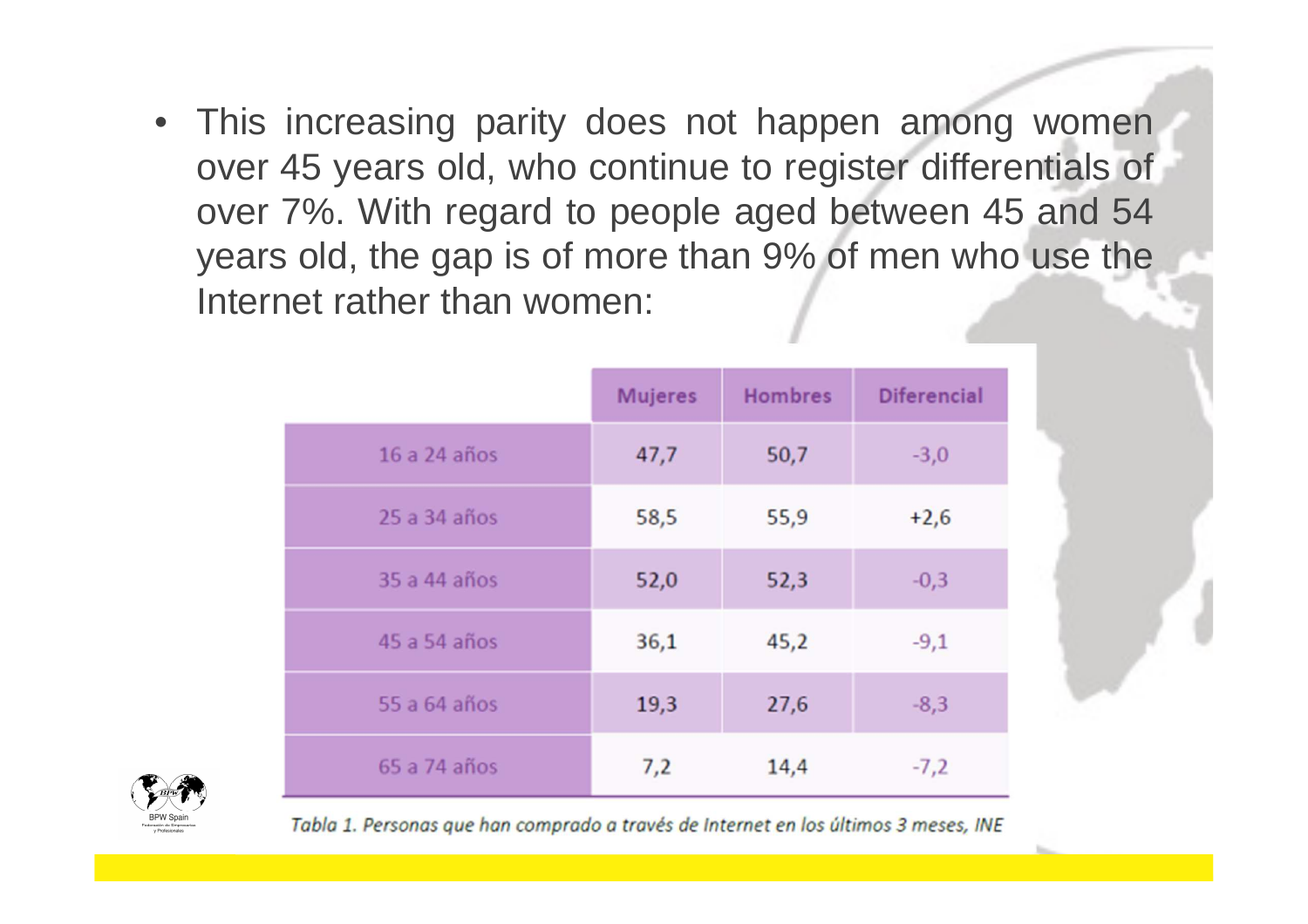### **IT tasks distribution**

|                                                                                                                | Hombre<br>(%) | Mujer<br>(% ) | <b>Diferencial</b><br>(% ) |
|----------------------------------------------------------------------------------------------------------------|---------------|---------------|----------------------------|
| Recibir o enviar correo electrónico                                                                            | 81,9          | 77,8          | $-4,1$                     |
| Copiar o mover ficheros o carpetas                                                                             | 70,5          | 63,5          | $-7$                       |
| Transferir ficheros entre el ordenador y otros dispositivos                                                    | 67,1          | 59,1          | $-8$                       |
| Instalar software o aplicaciones (apps)                                                                        | 66,5          | 55,5          | $-11$                      |
| Usar funciones avanzadas en hojas de cálculo                                                                   | 30,5          | 22,2          | $-8,3$                     |
| Crear presentaciones o documentos que<br>integren texto, imágenes, tablas o gráficos                           | 47,4          | 44,4          | $-3,2$                     |
| Cambiar la configuración de cualquier software,<br>incluidos el sistema operativo y los programas de seguridad | 35,4          | 20,8          | $-14,6$                    |
| Programar en un lenguaje de programación                                                                       | 9,7           | 4,2           | $-5,5$                     |
| Usar un procesador de texto                                                                                    | 62,1          | 57,3          | $-4,8$                     |
| Usar software para editar fotos, video o archivos de audio                                                     | 45,4          | 40,6          | $-4,8$                     |
| <b>Banca Electrónica</b>                                                                                       | 57,2          | 51,9          | $-5,3$                     |
| Utilizar algún espacio de almacenamiento<br>en Internet para guardar ficheros con fines privados               | 43,8          | 36,6          | $-7,2$                     |

Tabla 2. Tareas informáticas realizadas alguna vez segregadas por género. Encuesta sobre uipamiento y Uso de Tecnologías de la Información y Comunicación en los hogares 2017, INE



Women have **lower access to and use of computer tools**, this being especially relevant in tasks of greater complexity and which require wider knowledge, such as aspects related to the configuration of applications, programming or installation of peripherals.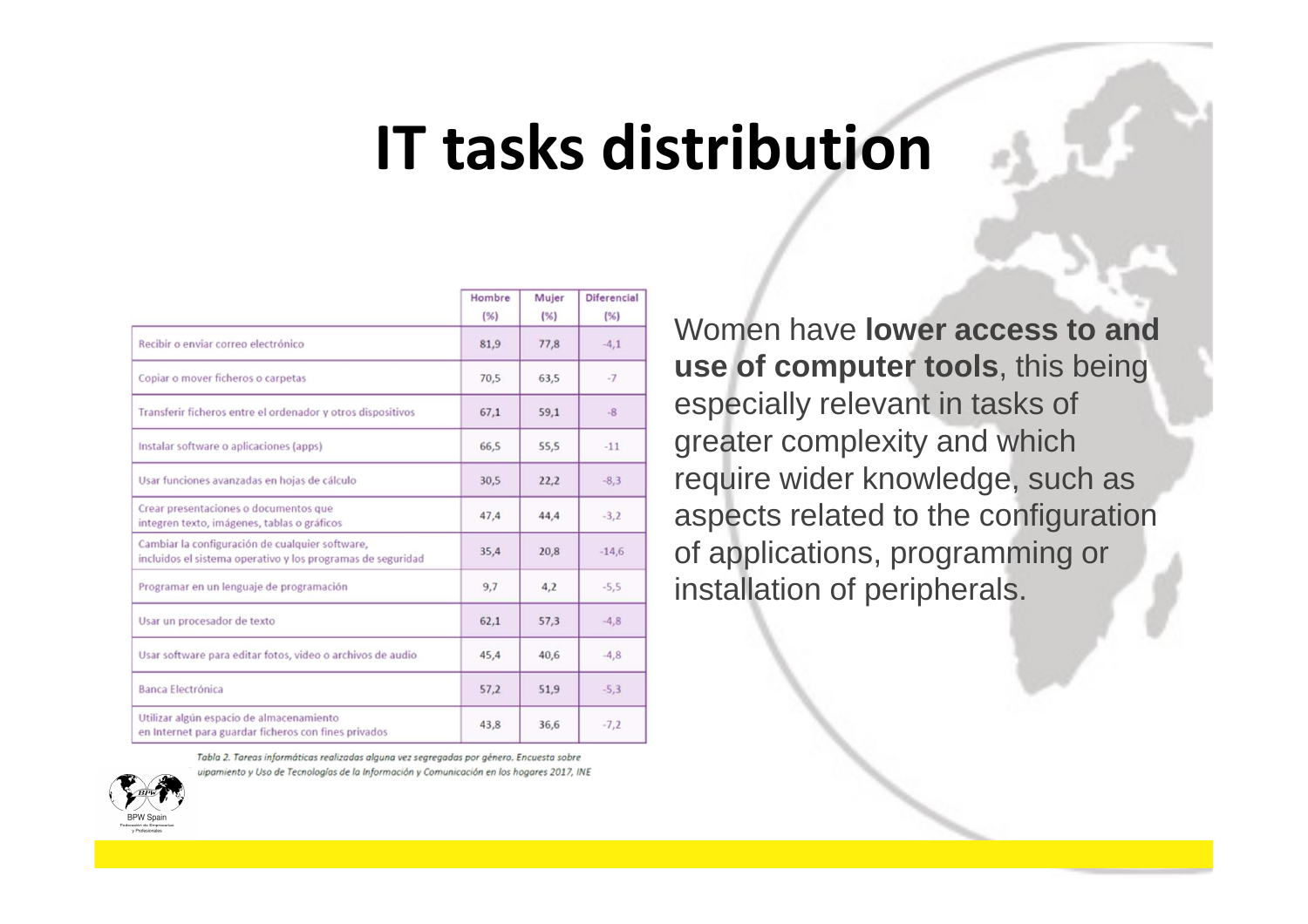#### **Situation of female entrepreneurs in Spain**

#### **INCREASINGLY IMPORTANT ROLE**

Women have an increasingly important role in Spanish business growth:

- 29% of companies are managed by women
- 8 women out of 10 men start business in Spain<br>- Eemale entrepreneurs represent 22%
- Female entrepreneurs represent 22%
- During the last 5 years, 40% of new businesses have been created by women

#### **Obstacles**

Source: Global Entrepreneurship Monitor (Report GEM Spain) 2019

- • Linked to gender inequalities:
	- High digital divide, which slows down innovation.
	- ➤ poorly diversified activity,
	- $\triangleright$ small business size,
	- $\blacktriangleright$ lower turnover levels, low internationalization rates,
	- $\blacktriangleright$ lower identification with the role of businesswomen,



 $\blacktriangleright$ 

- $\blacktriangleright$  difficulties in time management,
	- low participation and recognition in organisations representing entrepreneurs.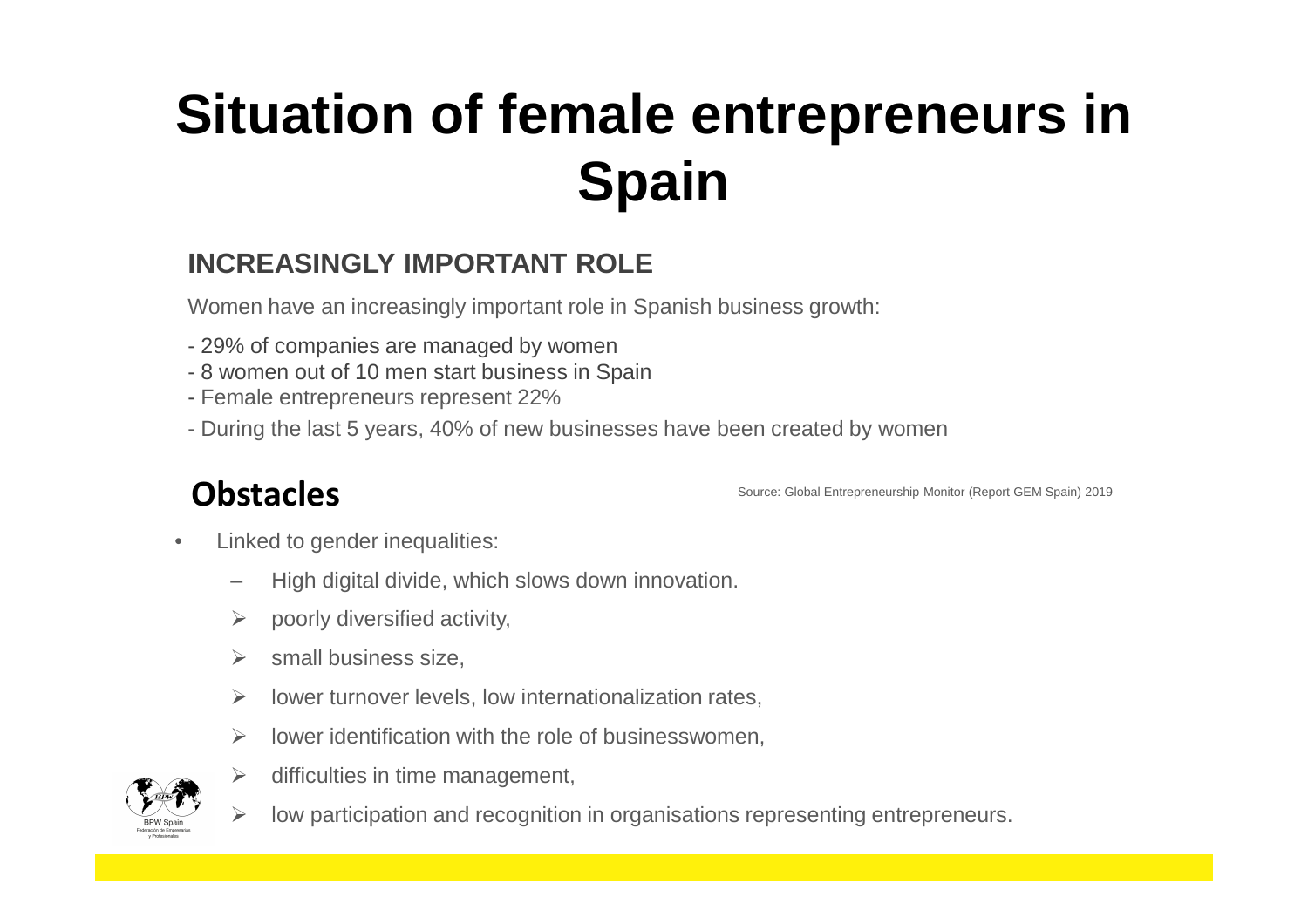# **Female leadership**

The future has two words: "**e-commerce and woman**".

Tom Peters

- Female leadership is opening up other ways of managing companies. It is based on the empowerment of women; that is, the transformation process through which each woman stops being the object of history in the hands of others, and becomes the subject of her own life.
- From this new position, life management and business projects pose new challenges.

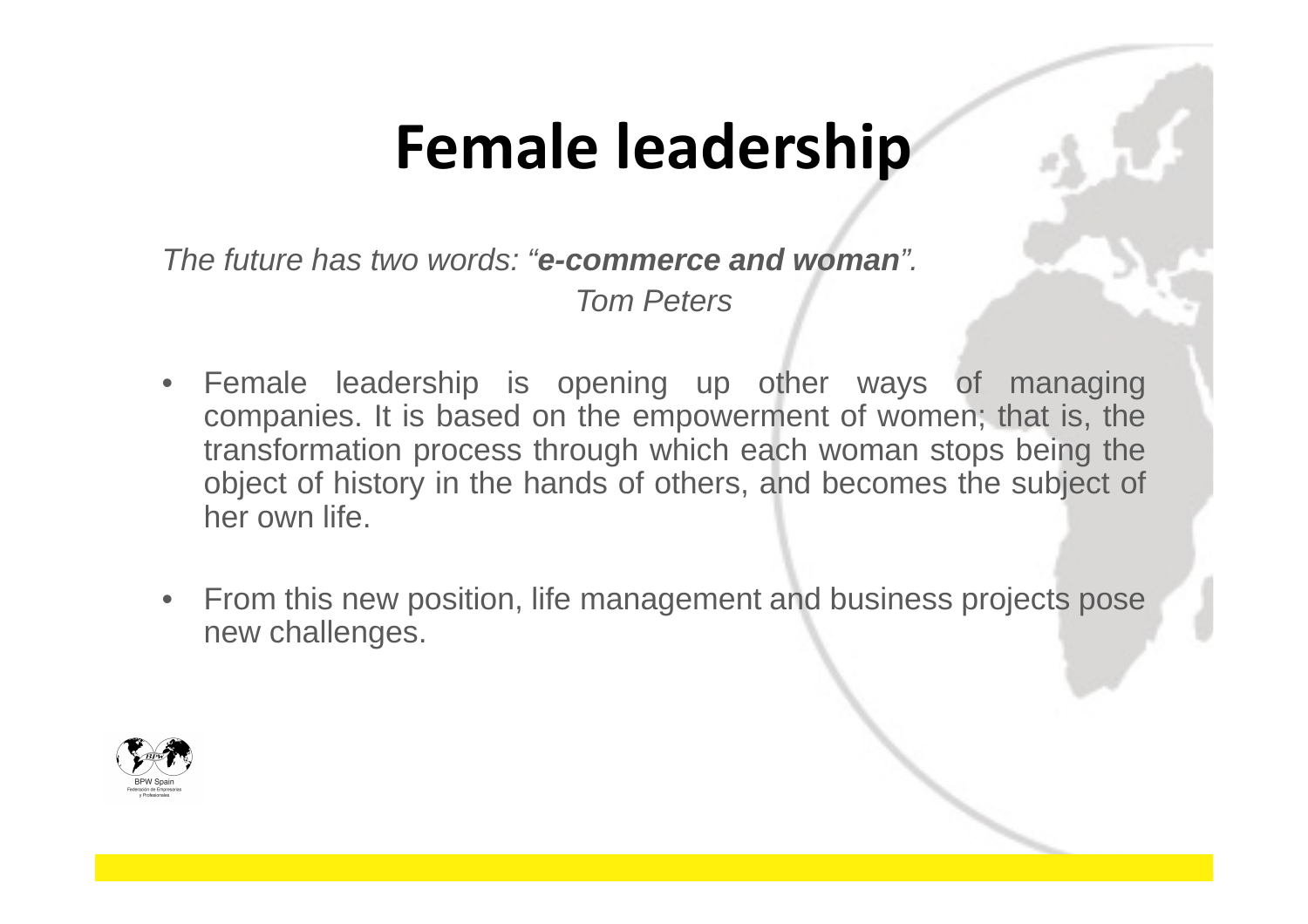#### Some sentences:

"When a man speaks loudly, he is a person with character; when a woman does, she is getting hysterical or furious.

When a man is touched, he is sensitive; women do not know how to handle their emotions.

If a man takes time to make a decision, he is wise and prudent; if a woman does, she is indecisive."

Michelle Bachellet

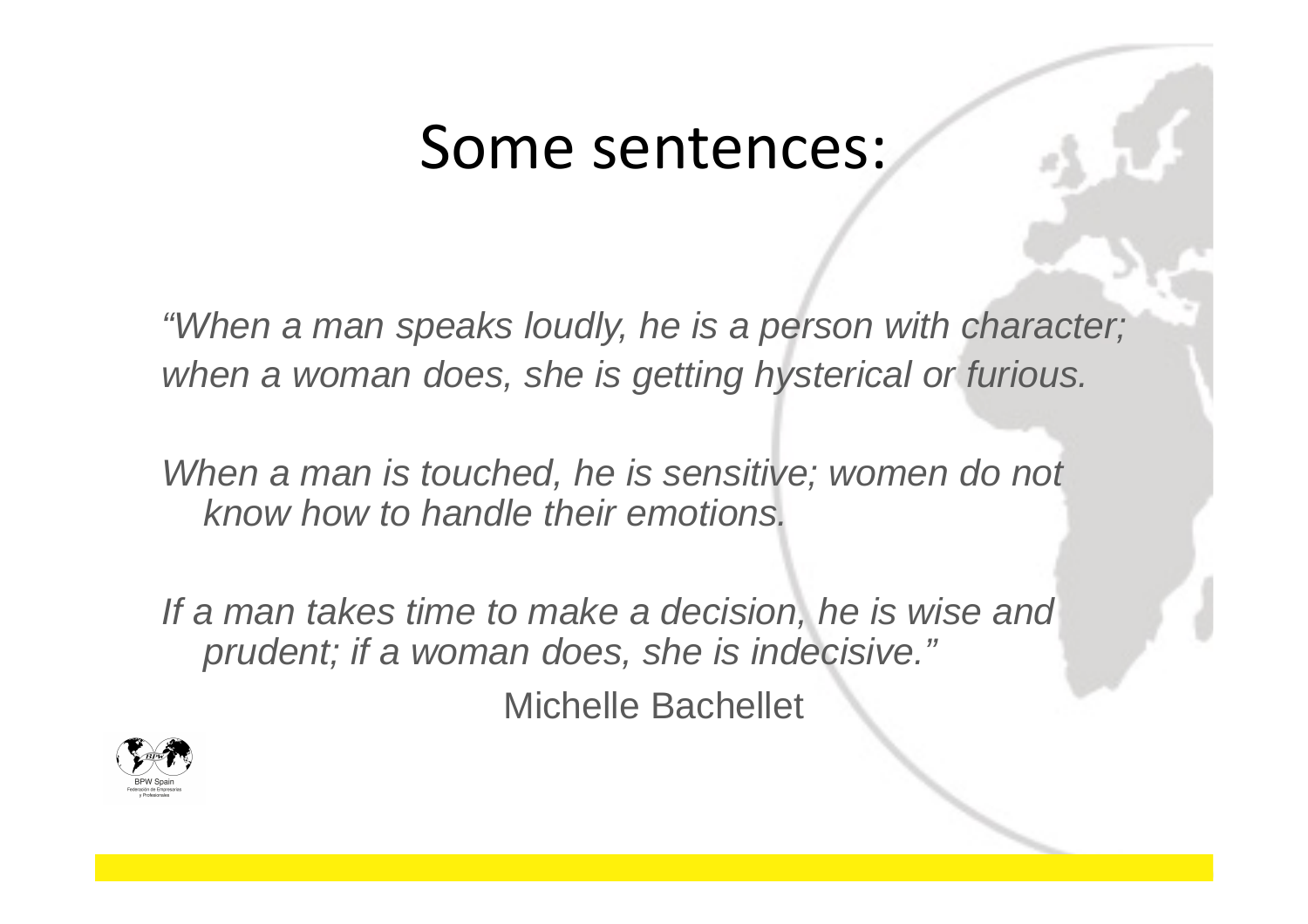Female entrepreneurs tend to develop a more collaborative management style and establish more horizontal relationships that favor sustainability and partnership.

International Labour Organization (ILO)

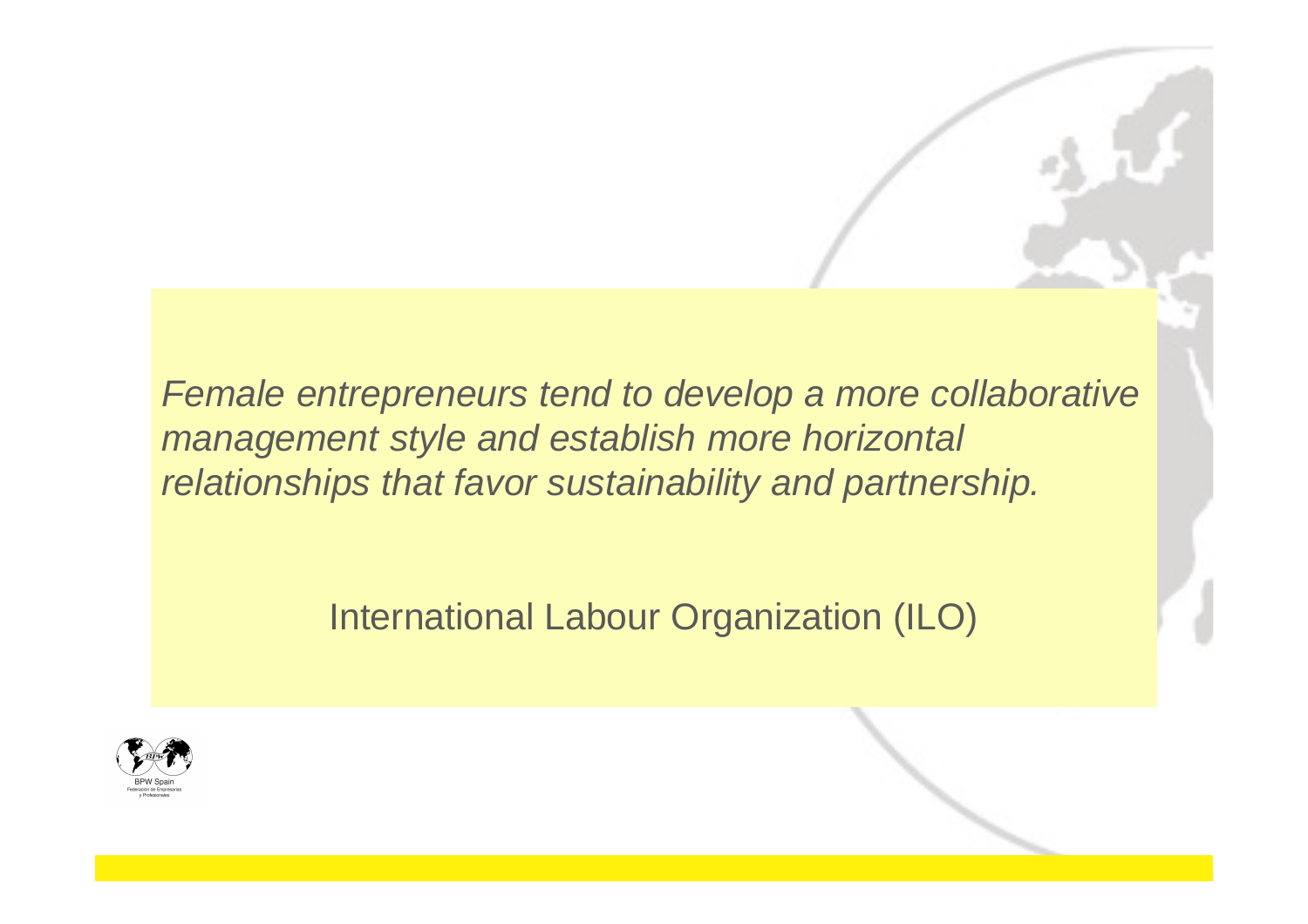## Productive-reproductive work

Other contributions of female entrepreneurs:

- J. Tweedie says: "If it weren't for women, including those who are employed and also participate in the network because they are women, I really believe that civilised life as we know it would simply have collapsed."
- $\bullet$  Housework is almost exclusively carried out by women, who spend 6 times more time on these tasks than men.
- $\bullet$  If the tasks performed by women free of charge were to be contracted (restaurant, laundry, private nursery, cleaning company, nursing care, etc.), there would be an additional cost for families of 21,000 euros per year.

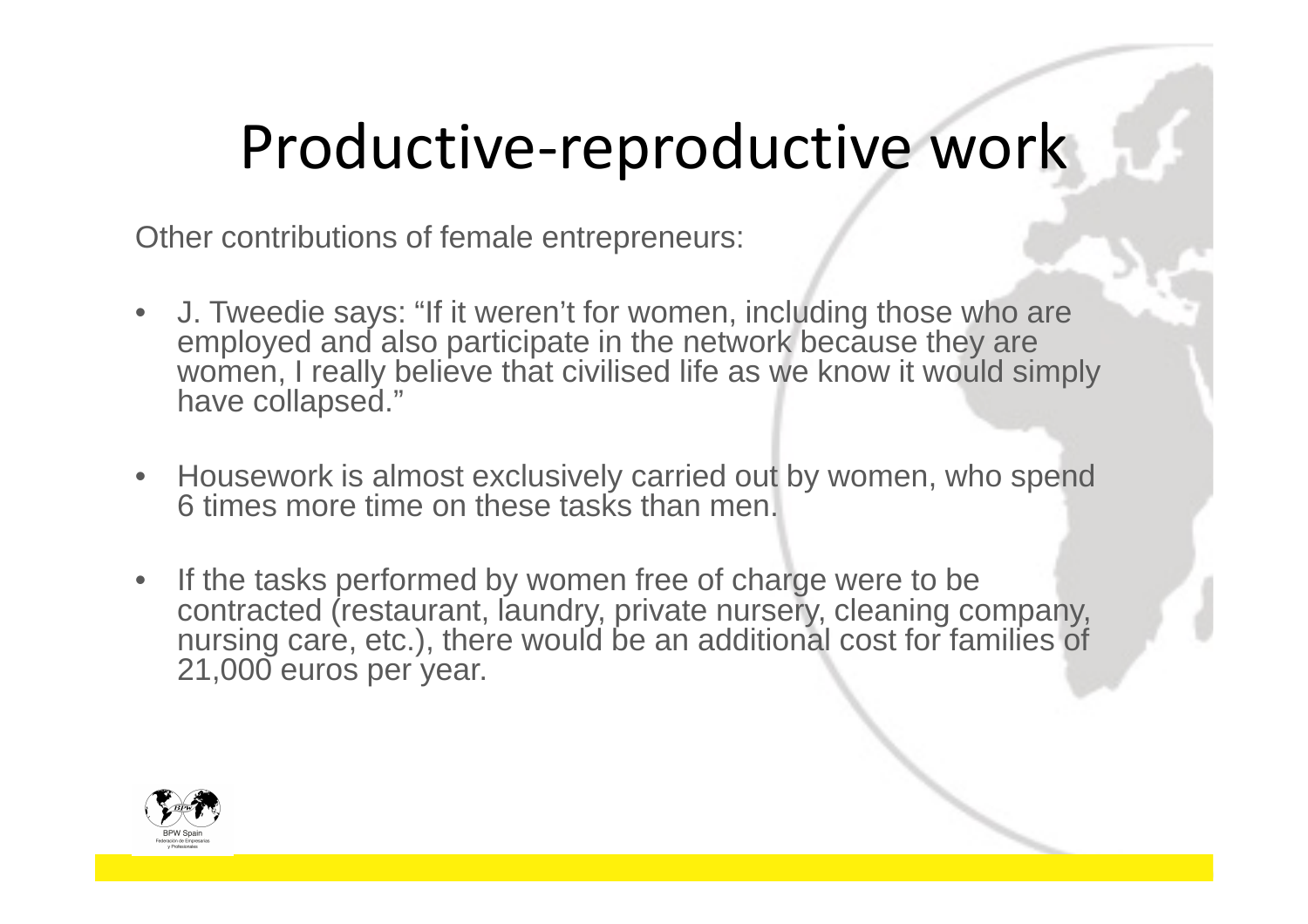## **ICT access and uses**

#### **ICT access // Digital divide. Causes:**

- •Percentage of presence of female entrepreneurs:
- •44.1% in the production area,
- •51.5% in the administration area,
- •37.3% in the sales area, and
- $\bullet$ 28.6% in the marketing area.
- • Most female entrepreneurs are interested in obtaining information on ICTs, although only 15.5% of them use the Internet as a means of information.

#### **The use of ICTs implies:**

- 1. A very important way to achieve a more active and competitive presence of women in the economy and development.
- 2. A driving force for the creation of female employment, given that women entrepreneurs do not only create jobs for themselves but also for other women.

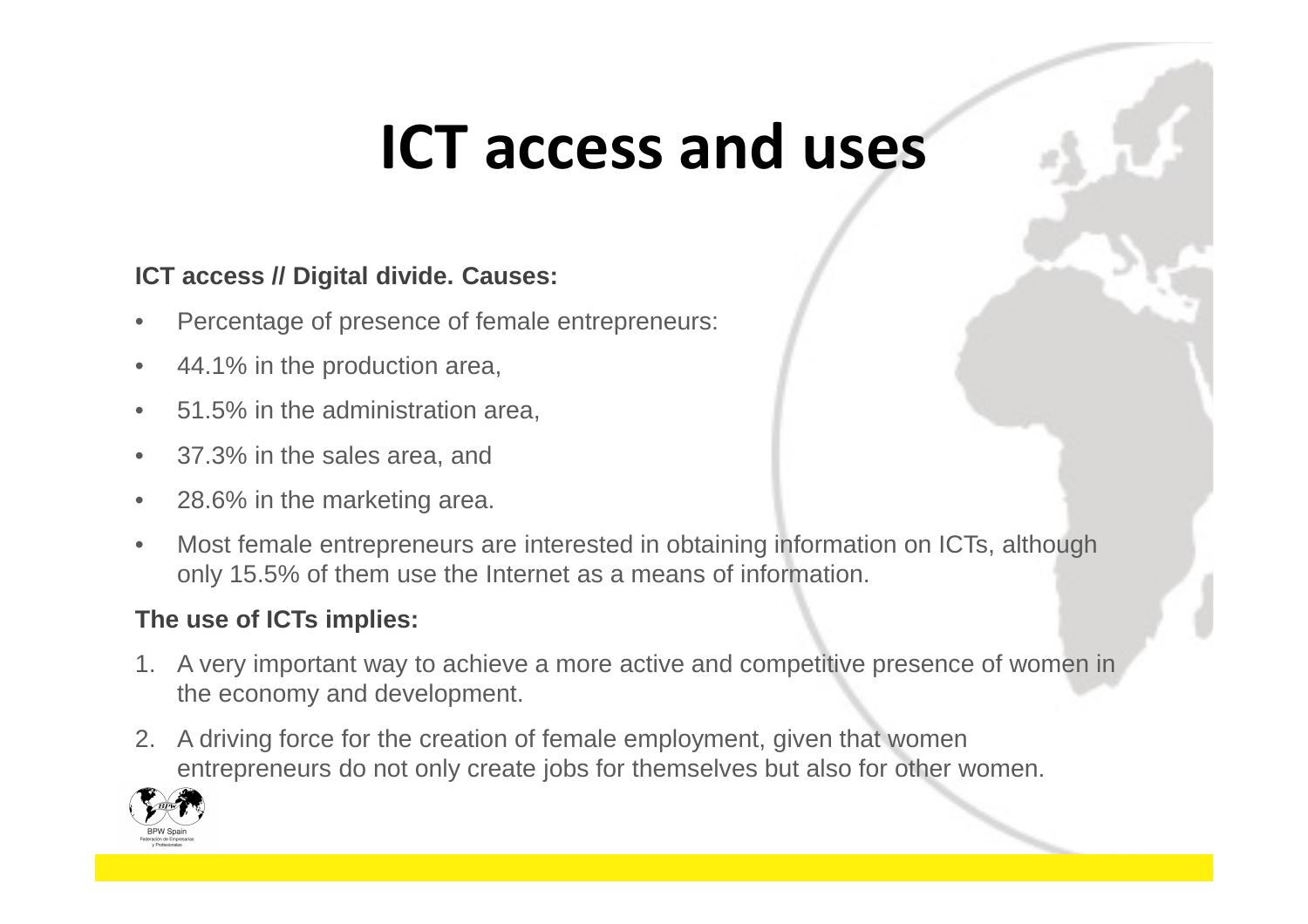# **ICT advantages**

- 1. Faced with barriers for growing and consolidating women's businesses, ICTs make it possible to:
	- > Improve at a low cost
	- Expand the market and reach more people
	- Manage time effectively

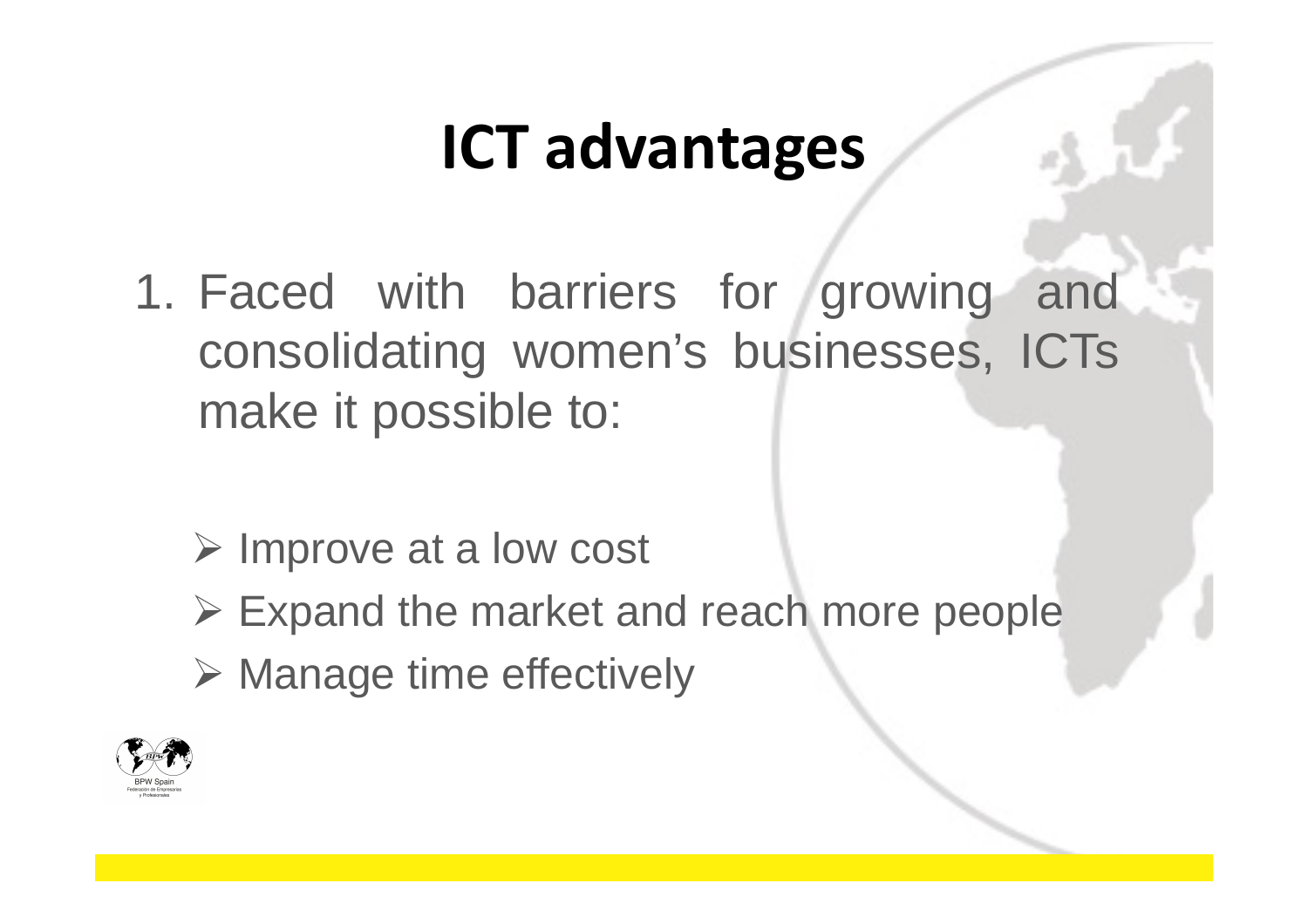# **ICT advantages**

2. Faced with the lack of models that are egalitarian or a real alternative to the established ones, ICTs allow to:

- Exchange information and coordinate energies
- Create common spaces
- ▶ Raise awareness on examples and<br/>\n<b>Rabiaryeq</b> achievements in the field of equality

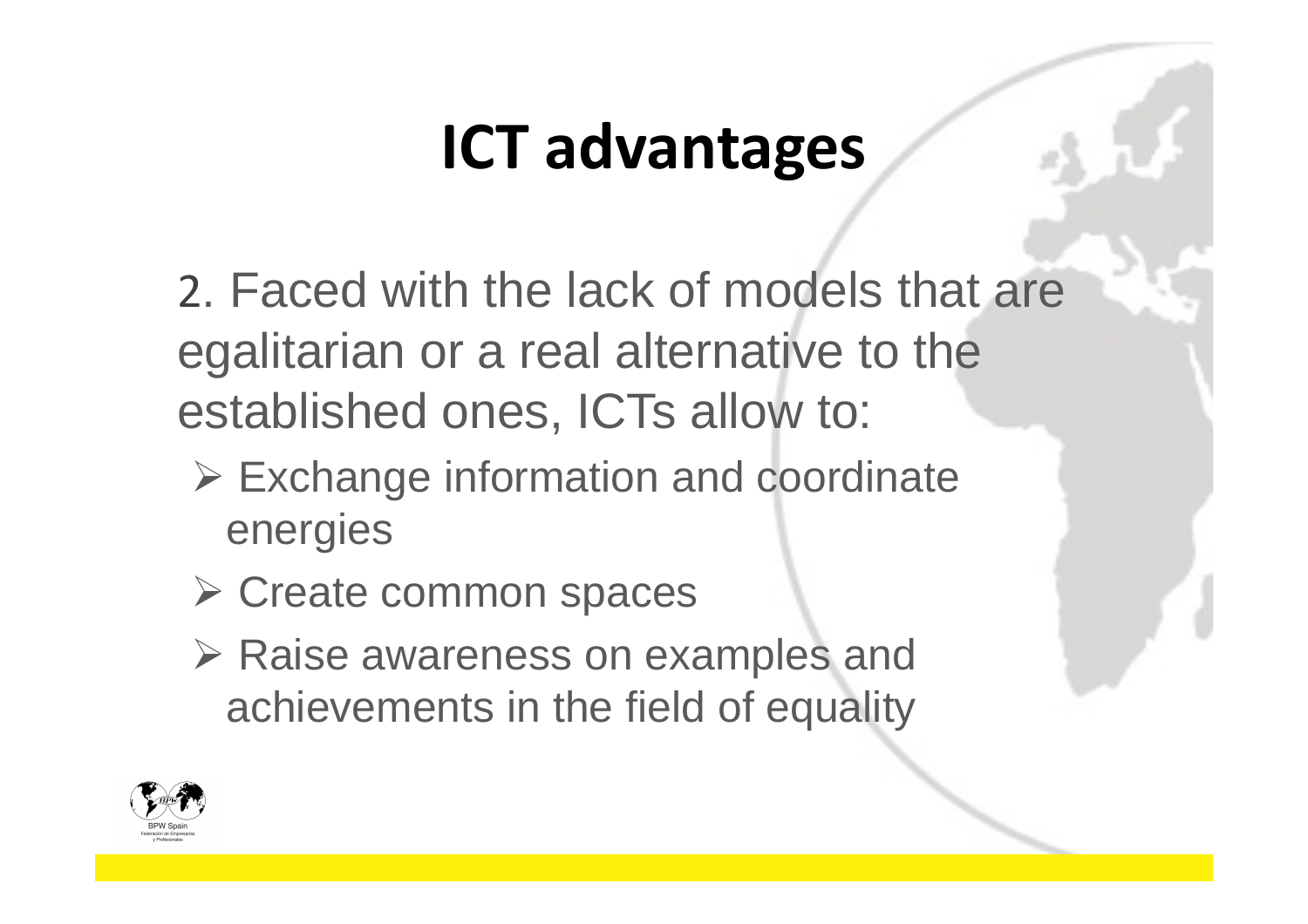# **ICT advantages**

3. Faced with the lack of participation of women in the "Social Agenda", ICTs:

- $\triangleright$  Make it easier for women to access the <br>enaces in which decisions are made and spaces in which decisions are made and social change is forged.
- $\triangleright$  Help to recognize and amplify our voice,<br>because without voice there is no inclusion because without voice there is no inclusion.

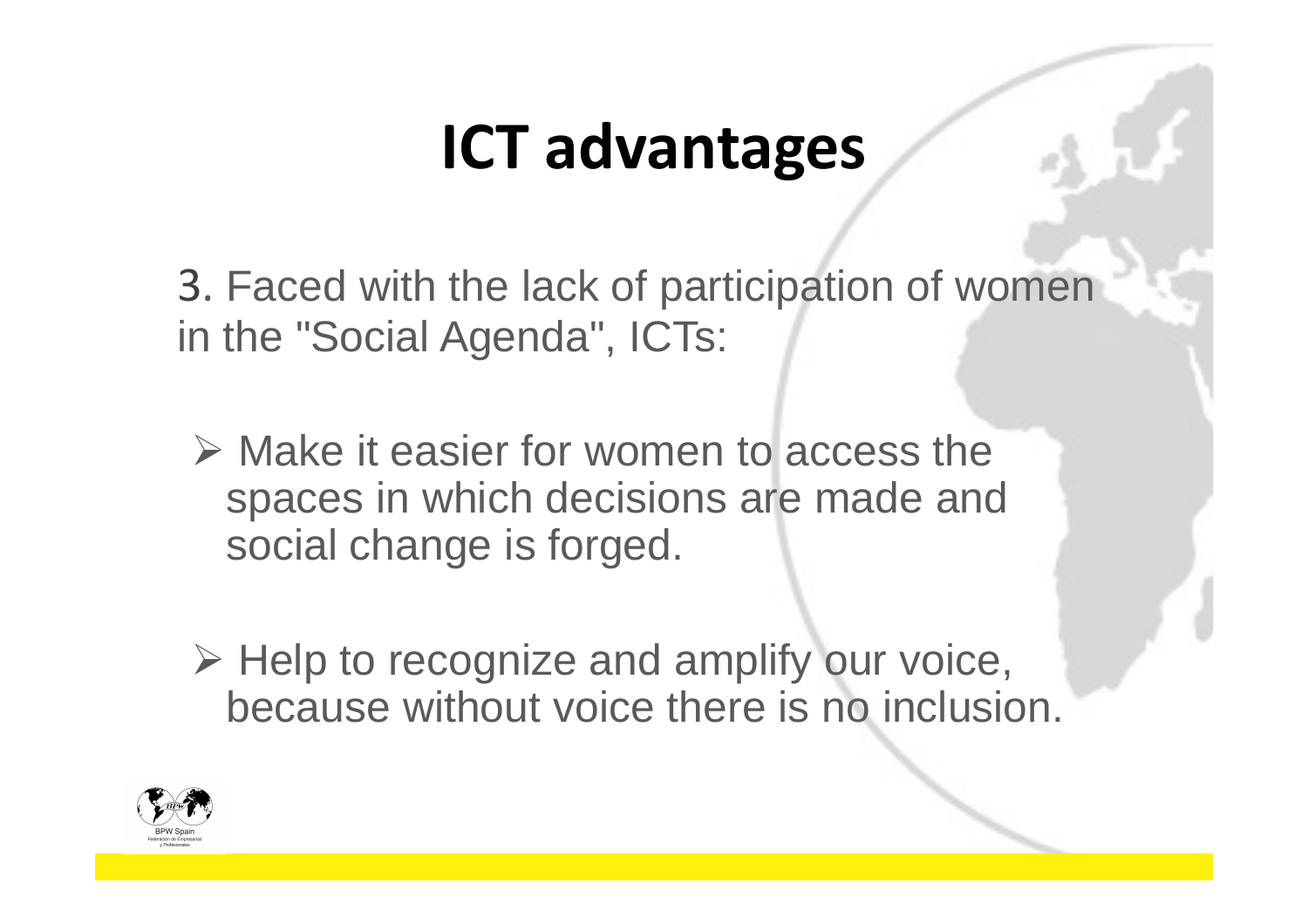## **A new ethics for new leaderships**

- We are not castrated men, women without gender, or neutral people or human beings. Weare always women, integral beings. Marcela Lagarde
- (...) Women are articulating new ways of managing humanity from their daily practice (...)<br>Salima Ghezali Salima Ghezali